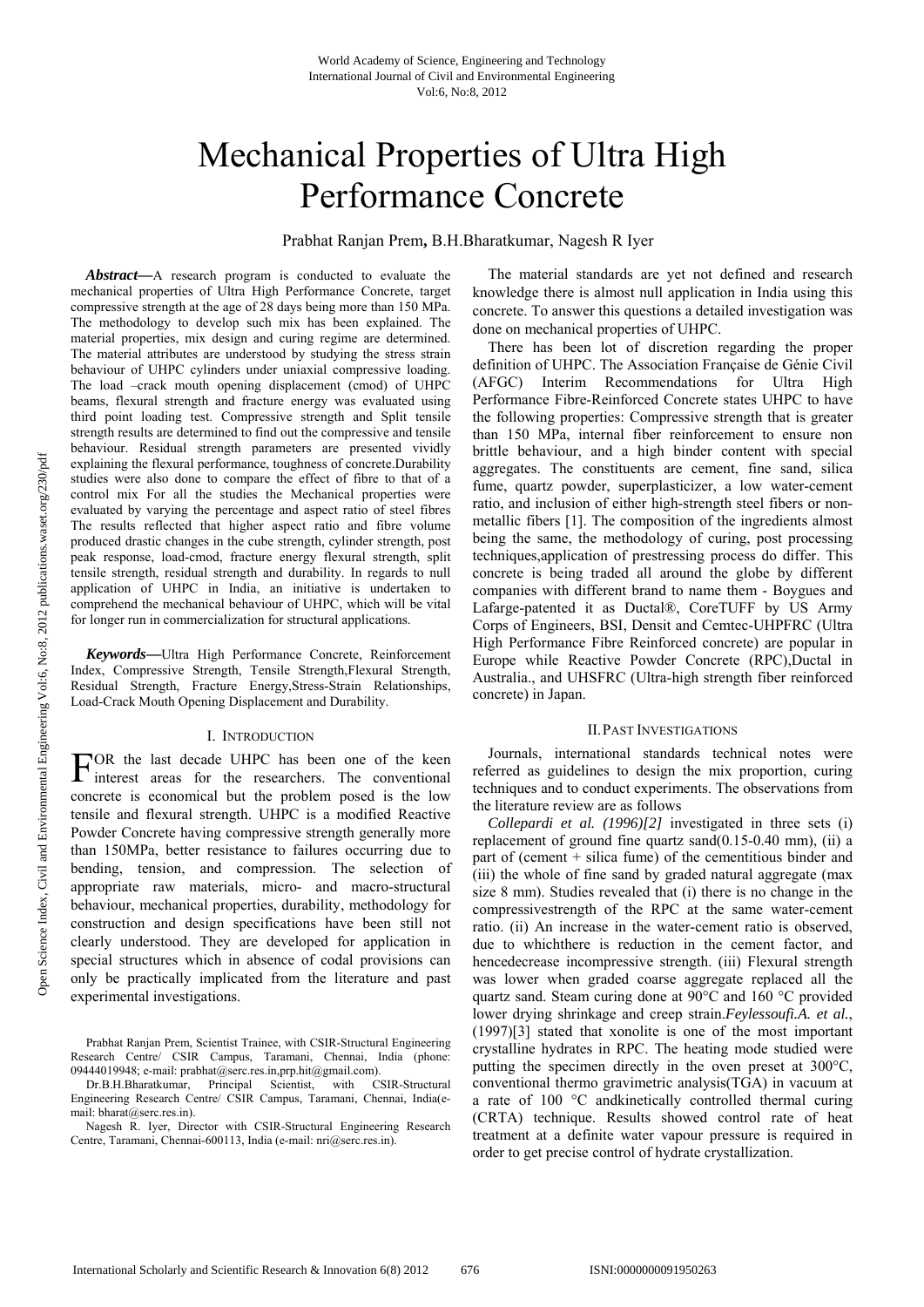M.M. Red et al (1999)[4] produced innovative UHPC mixtures containing carbon fibres which had better strength and fracture toughness of the matrix with more resilient post cracking character. The examination of micro carbon fibres under SEM has shown these fibres to have a no smooth surface, which favors a better bond between these fibres and the cement. He also reported that mixes having both silica fume and silica flour possessed dense and uniform microstructure which was observed using SEM micrographs. No significant portlandite (CH) was detected by XRD. The thermal curing converted weak CH to strong C-S-H gel during hydration, the main hydration products identified had d-values in the range of 2.5 Å and 3.5 Å. Different phases of crystallized-S-H were observed. Very strong and moderately permeable Xonolite (C6S6H) was a major product in mixtures. *Qian and Li (2001)[5]*observed the effects integrating metakaolin on stress - strain relationships (tension and compression) and flexural strength for concrete at 0%, 5%, 10%, and 15% Metakaolin. The test results showed that addition of Metakaolin is directly proportional to increase in modulus of rupture, compressive strength, tensile strength and peak strain while tensile elastic modulus showing minor changes. The descending area of over-peak stress is enhanced with 5% and 10% of replacement of cement by metakaolin.But the brittleness of the concrete also increases with increasing metakaolin content. *Jianxin Ma andJörg Dietz (2002)[6]* studied the self-compacting properties UHPC with strength about 150MPa. They conducted flow tests with pastes constituting different water to powder ratios or different superplasticizer dosages with a flow cone similar to selfcompacting concrete. He concluded optimal dosage ofsuperplasticizer to be 2% of the powder mass. The slump flow of UHPSCC should be more than 700 mm instead of 650 mm, to reduce the air content to a minimum level which is donebyincrease of the paste volume in concrete rather than incrementing the SP dosage. The results also reflected that the compressive behaviour of UHPSCC is not so strongly depending on the slenderness of the test specimen as conventional high strength concrete. This is the same case as in conventional self-compacting concrete. This phenomenon can be explained by the high powder content and the small size of the coarse aggregate. *O. Bayard, O. Pl (2003) [7]* studied the material modeling and did experimental investigations using fracture mechanics approach on RPC. Linear approach was usedto focuses on the formation and the propagation of the crack. He explained the micro-structural stress and strain concentration, a model for crack initiation and propagation based on the micro-plane method is obtained. Tensile tests in fiber-reinforced concrete showed the development of a pseudo-strain-hardening behaviour associated with a given orientation of fibres. A relative influence of the local anisotropy induced by the process of casting was observedwhich and can be used to optimize the mechanical behaviour of RPC reinforced by fibres. *Fehling (2004) [8]* studied the compressive and tensile properties of hardened Ultra High Performance Concrete. The observations made were that the compressive strength of UHPC lied in the range of 150 to 220 MPa. Till 70 to 80 % of the compressive strength, UHPC showed a linear elastic Behaviour while the failure was explosive for those without fibres having no

descending branch in the stress-strain-diagram. UHPC with fibres (UHPFRC) had pronounced descending branch depending on fibre content, fibre geometry (length, diameter), fibre length in relation to maximum aggregate size, fibre stiffness (in case of fibre cocktails) and fibre orientation. Direct tension tests on UHPC without fibres delivered tensile strength values between 7 and 10 MPa failures being brittle while those with fibres in had the tensile strength in the range of 7 and 15 MPa and failure being ductile. *Habel, Denarie and Bruhwiler (2006) [9]* looked for the probable possibilities for the potential usage of UHPFRC as the rehabilitation materials in combination with structural elements. His research aimed at Time dependent behaviour of elements combining ultra-high performance fiber reinforced concretes (UHPFRC) and reinforced concrete for the determination of durability and serviceability. A numerical model was proposed for composite UHPFRC-concrete beams and validated with the test results. The experimental results and a parametric study performed with the numerical model showed that UHPFRC and normal strength reinforced concrete are compatible in the long-term and that the critical period of composite "UHPFRC-concrete" elements are the first 90 days after the casting of the UHPFRC layer. Thus, the high potential of such composite elements can be exploited also in the long term. *Redaelli and Muttoni (2007) [10]* investigated the behaviour of reinforced UHPC ties byconductingtests on unreinforced and reinforced UHPC beams, to investigate the effect of the amount and type of reinforcement.The paper describes the influence of the initial slope of the stress-crack opening relationship on the structural response in the first cracking stages predicting that the force in a reinforced tie continues to increase even during softening of the fibres. The differential equations of the cracking behaviour of reinforced UHPFC are solved with a numerical technique to gain a better understanding of some governing physical parameters. The paper focuses on the pre-peak zone. *Benjamin Graybeal and Marshall Davis (2008) [11]* investigated an experimental studyto determine alternative methodology for computing compressive strength of an ultra-high-performance fiber-reinforced concrete (UHPFRC) in the strength range from 80 to 200 MPa (11.6 to 29 ksi). The lack of appropriate testingfacilities provoked him to provide empiricalfactorsbetween varying cube and cylinder sizeHe concluded that 1.The 102 mm (4 in.) diameter cylinders, 76 mm (3 in.)diameter cylinders, and 100 mm (4 in.) cubes are acceptable and interchangeable test specimens for the determination of the compressive strength of UHPFRC; 2. The 70.7 mm (2.78 in.) cube is an acceptable alternatives specimen type for determination of UHPFRC compressive strength. A factor of 0.96 should be applied to convert the cube strength result into an equivalent 76 mm (3 in.) diameter cylinder result; 3. The 51 mm (2 in.) cylinders and cubes exhibit the greatest strength variations and least correlation when compared with 76 and 102 mm (3 and 4 in.) diameter cylinder strength results. In /particular, the 51 mm (2 in.) cylinders exhibit a significantly increased coefficient of variation; and 4. The exclusion of the fiber reinforcement from the mixture design of UHPFRC may result in an increase in the coefficient of variation of the compressive strength results. *Garas, Kahn, and Kurtis (2009)[12]* conducted trials to study the stress/strength ratio, thermal treatment and fiber reinforcement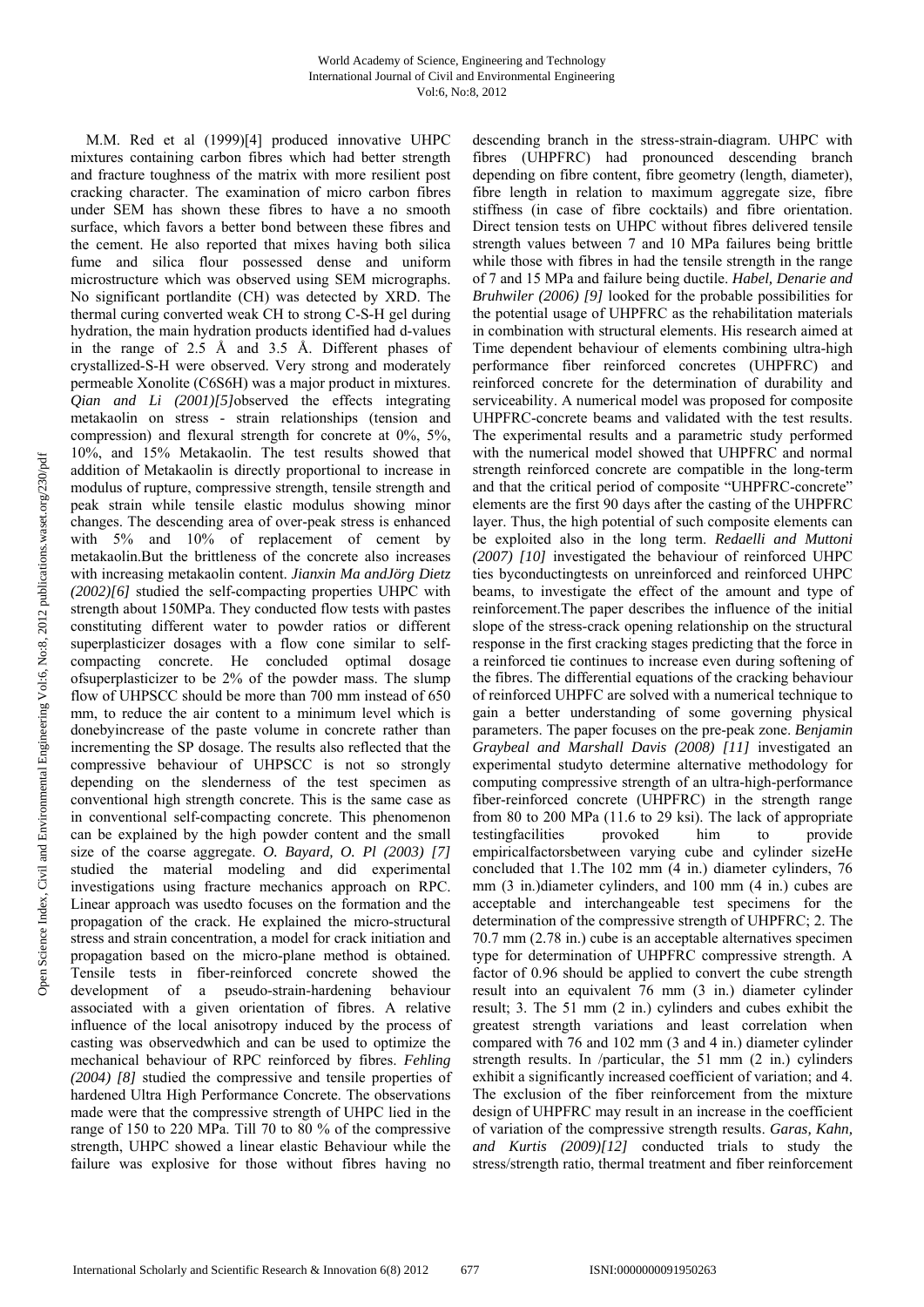consequences on the tensile creep behaviour, tensile strength and free shrinkage using different UHPC mixes. They concluded that usage of fibers and the application of thermal treatment decreased 14-day drying shrinkage by more than 57% and by 82%. Increasing the stress-to-strength ratio from 40% to 60% increased the tensile creep coefficient by 44% and the specific creep by 11%, at 14 days of loading. Incorporating short steel fibers at 2% by volume decreased the tensile creep coefficient by 10% and the specific creep by 40%, at 14 days. Also, subjecting UHPC to a 48-h thermal treatment at 900C, after initial curing, decreased its tensile creep coefficient by 73% and the specific creep by 77% at7 days, as compared to ordinarily cured companion mixes. *S.Shihada and M. Arafa (2010) [13]* studied the properties of UHPC using the materials available in Gaza Strip local markets. The percentage of silica fume, quartz powder and mixing procedure were investigated. The results showed thatoptimum silica fume content necessary for producing UHPC is about 15% of cement mass, which also enhances dry density. At this percentage, compressive strength is about 60% more than the strength for the zero content of silica fume.He recommended addition of 40% of the quantity of superplasticizer during dry mixing of materials. At ultrafine to cement ratio of 0.50 a minimum of 120 MPa at 28 days compressive strength could be achieved. *Yang, Joh, and Kim (2011) [14]* investigated the ultra-high strength concrete beams reinforced with steel fibers. The parameters included steel rebar ratio less than 0.02 having no coarse aggregate and had a volumetric ratio of 2%. Under the Static loading flexural behaviour including cracking, failure pattern, deflection, ductility, and flexural strength were measured. The observations provide insight to develop model for the flexural strength and deflection of ultra-high strength concrete beams under bending conditions. Multi-micro cracking and a localized macro crack were used for the analysis; numerical predictions were done for the ultimate bending moment capacity for beams showing good agreement with the experimental results. *Park, Kim, Ryu and Ko (2012)[15]*reported the effect of mixingmacro- and microfibers on the tensile stress–strain response of Ultra High Performance Hybrid Fiber Reinforced Concrete (UHP-HFRC). He investigated four types of high strength steel macro-fibers, including long smooth (LS-), two types of hooked (HA- and HB-) and twisted (T-) fiber. The volume content of the macro fiber was held at 1.0% while the volume contents of the micro fibers were 0.0%, 0.5%, 1.0% and 1.5%.The main observations drawn werethat macrofibermainly decidesthe tensile stress–strain curves of UHPHFRC whilemicro fibers in hybrid systems has apositiveimpact onstrain hardening and multiple cracking behaviour. The ranking of performance in terms of postcracking strength at 1.5% micro fiber volume contents is as follows:  $T - > HA \rightarrow LS - > HB$ -fibers. 5. The ranking of performance in terms of strain capacity and multiple cracking behaviour at 1.5% micro fiber volume contents is as follows: T- > HB- > HA- > LS-fibers. *R.Deeb et al(2011)[16]* Investigated self-compacting properties of UHPC (with a nominal 28-day characteristic compressive strength of 100 MPa). The methodology is given to develop self-compacting high and ultra-high-performance concretes with and without

steel fibres. The self-compacting properties of mixes without steel fibres could be verified by fulfillment of flow and cohesiveness criteria andfor the design of self-compacting concrete mixes with steel fibresthe passing ability criterion is a must. Micromechanical are used to determine the plastic viscosity of the mixes.

## III. EXPERIMENTAL PROGRAM

## *A.Mix Design*

The constituents are cement, fine sand, silica fume, quartz powder, superplasticizer, water with a low water-cement ratio, and inclusion of high-strength steel fibers. The basic philosophy lies in complete elimination of coarse aggregate to impart greater homogeneity, with mineral and chemical admixture to heighten stronger gel formation during hydration. Enhancing compacted density by optimizing granular mixture, application of pressure before and during setting, refinement of microstructure by heat treatment and provide ductility by addition steel fibers [17].

# *B.Materials Properties*

*1. Ordinary Portland cement* The cement used during the experiments is Ordinary Portland Cement of Grade 53 conforming to IS 12269:1987. According to IS 4031 the tested 28-day mortar compressive strength is 58 MPa. The specific gravity is 3.15; the initial and final setting times are 110 min and 260 min. The normal consistency being 28%and the particle size range lies between 31μm to 7.5μm. The chemical composition of cement is given in Table2. *Silica Fume* - The silica fume used in the experiment conforms to ASTM C1240 – 97b. The specific gravity being 2.25, percentage passing through 45μm sieve in wet sieve analysis is 92% and the particle size range lies between  $5.3 \text{ µm} - 1.8 \text{ µm}$ . The chemical composition of silica fume is given in Table2. *Quartz Powder* - The specific gravity being 2.59, percentage passing through 45μm sieve in wet sieve analysis is 75% and the particle size range lies between 5.3 µm – 1.3 µm. *Sand* - The sand used for the experimental studies are Grade I Coarse (particle size range - 0.6mm -2.36 mm) and Grade III Medium (particle size range -0.075-0.15 mm) *Super Plasticizer*- Poly-Acrylic Ester based type SP waspreferred.

# *C.Mixing*

A Planetary mixer machine (300kg capacity) was used to mix the UHPC trial mixtures.The advantage of the mixture being its ability to rotate the mixing drumand theblades simultaneously at the same time to provide a uniform blending of the materials.The dry binder powder was poured in the mixingpanand dry mixing was done for 10 minutes at slow speed. Around 30% of the water and super plasticizer was added and the level of mixing was increased to medium, which was continued for another 10 min.Again the 50% of the water and SP were added to inhibithomogeneity in the mix at high speed for 10 mins. The steel fibres are added to the mix manually throgh the open split available at the top of the drum.Finally remaining 20% of the SP and water are added and drum is rotated at very high speed for 10min.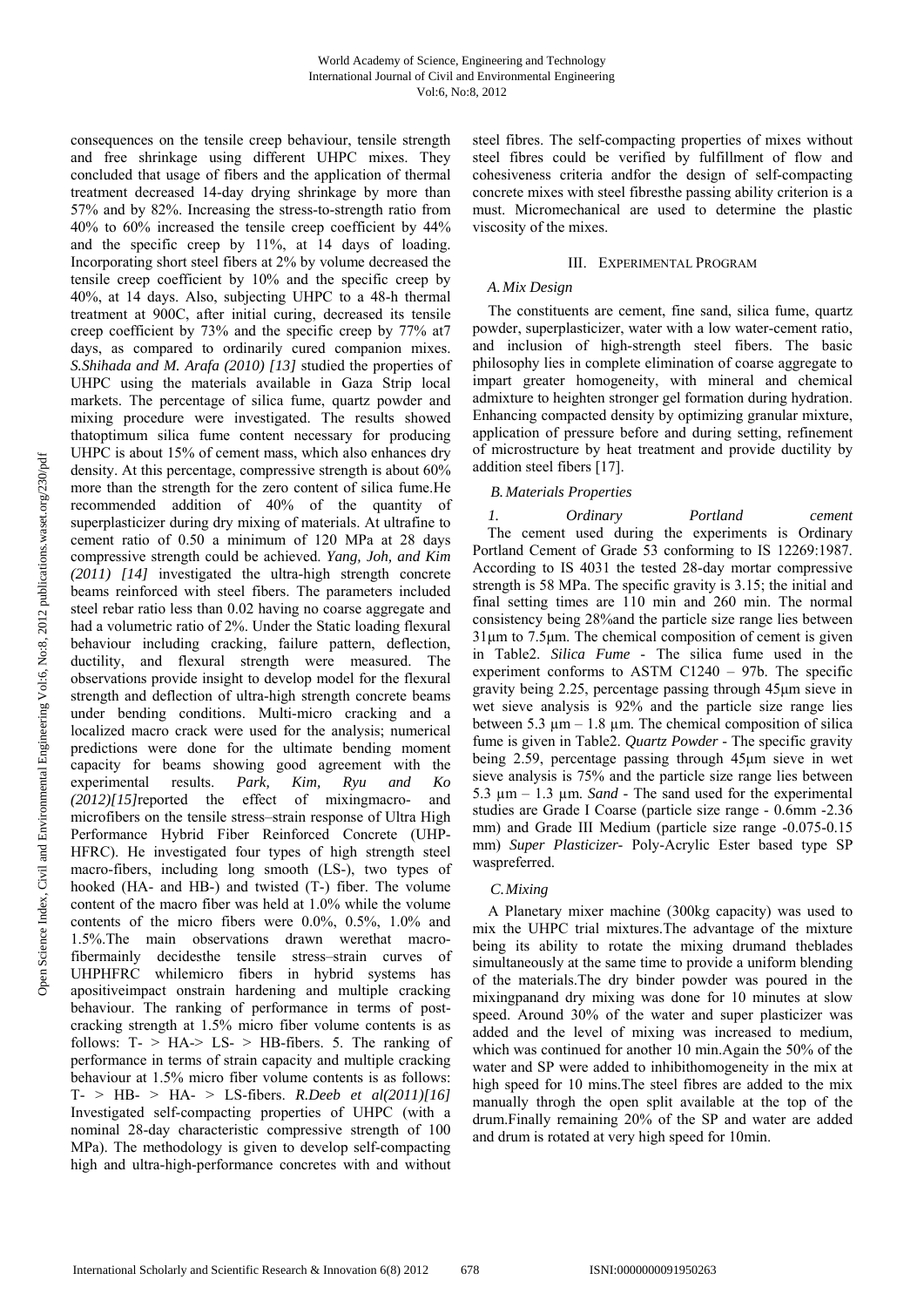# *D.Casting*

For each series as given in Table I-(R1-R5) 160 Kg mix was cast, each mix consisted of twenty four cubes of (100x100x100)mm size, twenty cylinders of (100mm diameter x200mm height) and seven beams of (70 mm heightx70 breadth x350mm length). For all mixes after mixing, the fresh UHPC was transferred into steel moulds in three layers and compacted for 30 sec each using a vibrating table. The aim of vibrating the filled moulds, is to properly compact the materials, to make sure that the fibres distributed without aggregation. The specimens were given a proper finishing ensuring uniformity and perfect appearance. The specimens after casting were demoulded after the interval of 24 hours.For the mix R1 and R2 steel fibres having anaspect ratio of81 was chosen,length being 13mm, diameter 0.16 with 2.5% and 2.0 % of the volume of concrete respectively. Similarly for mix R3 and R4 steel fibres with aspect ratio of 40 was chosen,length being 6 mm, dia 0.16 with 2.5% and 2 % of the volume of concrete respectively.The mix R5 is control mix with 0 % fibre.

## *E.Curing*

The curing regime included ambient air curing; water curing and hot air curing. The samples after demoulding were kept in water for 3 and 7 day after which they were exposed to thermal regime at (90°/150°/200°C) for duration of 24,48 and 72hrs. After the hot air regime the samples were then continued for water curing till the age of 28 days. The second strategy followed was to keep the specimens in air after the thermal regime was over

#### IV. TESTING

#### *A.Compressive Strength*

According to ASTM C109, Compression test on UHPC was carried out on cubic specimens of size (100x100x100) mm. The strength was recorded at 7, 14, 21 and 28 day.The average reading of tested four cubes was recorded as the strength at respective age. The compression test is carried out in compression testing machine of 3000 KN capacity. The load is applied at the rate 0.2 kN/sec. The ultimate strength is recorded after the specimens fail to resist any more loads. The values are recorded and compressive strength is calculated using the equation 1.

Compressive Strength (Fc) = 
$$
\frac{\text{Load}(P)}{\text{Cross Sectional Area}(A)}
$$
 (1)

# *B.Tensile Strength*

According to BS 1881: 1983, split tensile test was carried on cylindrical specimen of 100 mm diameter and 200 mm height at the age of 28days. Tensile strength is one of the basic and important properties of concrete. The results arerequired for the design of concrete structural elements subject to transverse shear, torsion, shrinkage and temperature effects. Its value is also used in the design of prestressed concrete structures, liquid retaining structures, roadways and runway slabs.Diametric lines are drawn on each end of the specimen so that they are in the same axial plane. The specimen was placed on the plywood strip and aligned so that the lines marked on the ends are vertical and centered over the plywood

strip. The second plywood strip and the bearing bar were placed longitudinally. The specimens were tested using a universal testing machine (UTM) of 1000kN capacity. The loading rate was kept constant until the splitting tensile stress failure occurs. For each mix, six cylinders were tested at the age of 28 days and the mean value of the recorded data using equation 2 is reported.

Split Tensile Strength (ft) = 
$$
\frac{2P}{\pi DL}
$$
 (2)

where, P-applied load, D-diameter of the specimen, L-length of the specimen.

# *C.Flexural Strength*

The flexural performance of UHPC is measured using the test method ASTM 1609 standard given for fibre-reinforced concrete using parameters derived from the load-deflection curve. The flexural strength is obtained by testing a simply supported beam under third-point loading using a closed-loop, servo controlled testing system. The residual strength values  $f_D$ 150 and  $f_D$ 600 are obtained when the residual loads  $P_D$ 150 and  $P_D$ 600 are inserted in the formula for modulus of rupture given in equation 3. as per ASTM 1609 standard. Toughness  $(T<sub>D</sub>150)$  of the beam specimen of nominal depth *D* is area of load-deflection curve up to a net deflection of L/150. Equivalent flexural strength ratio $R^{D}$ <sub>7150</sub> value obtained using equation4.

$$
fb = \frac{PL}{bd^2} \tag{3}
$$

where *fb –* residual strength in MPa, *P*–first peak load, *b*measured width in mm of the specimen, *d*-measured depth in mm of the specimen at the point of failure.

$$
R^D_{T150} = \frac{150T^D_{T150}}{f_1bd^2} \times 100\%
$$
 (4)

# *D.Stress Strain Behaviour under Uniaxial Compressive Loading*

The study focuses on the stress-strain behaviour of UHPC under uniaxial compression to find out the behaviour for different types and volume of fibre. To determine this compression tests were carried out on concrete cylinder specimens of size 100 mm diameter x 200mm height in a 3000 kN computer controlled servo hydraulic compression testing machine. The specimens were instrumented with two linear variable displacement transducer (lvdt) to measure axial deformation and readings being recorded by a HBM data logger connected to the control system. The tested cylinders were kept in cross head control with a constant deformation rate of 0.2mm/minute till the peak load while 0.05 mm/minute for post-peak stage. The test was preceded till the load dropped to more than 50% of peak load or until failure.

# *E.Determination of Load-Crack Mouth opening*

# *Displacement for UHPC*

All the beam specimens were tested according to the RILEM TC 162 recommendations (RILEM 2002). This test method evaluates the tensile behaviour of steel fibrereinforced concrete either in terms of areas under the loaddeflection curve or by the load bearing capacity at a certain deflection or crack mouth opening displacement (CMOD)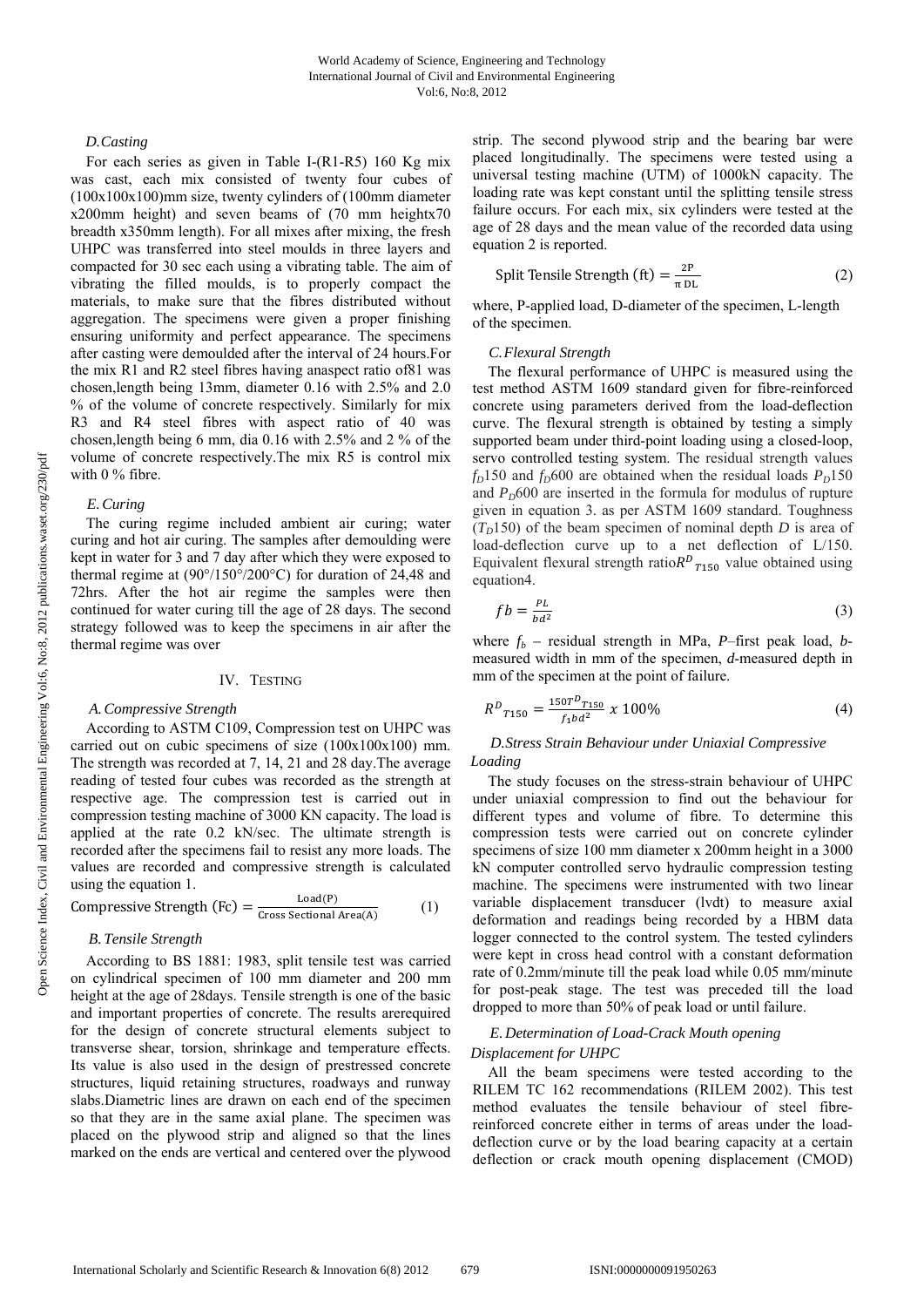obtained by testing a simply supported notched beam under three-point loading. The center-loaded notched concrete beams were tested under closed loop servo-controlled CTM having a capacity of 3000kN, with the rate of opening being 0.0005 mm/sec. The CMOD was measured by a clip gage that was attached to knife edges epoxied to the bottom flange on either side of the starter notch. The fastenings of the knife edges to the specimen are within 0.25 times of the initial notch length. The lvdt is rigidly fastened to the reference frame with the moving tips lying on a plate fastened to one of the two halves of the specimen. The tests were carried on beam of size (70 x 70 x 350) mm for mix R1, R2, R3, R4 and R5. Notch to depth ratio of the beam specimen was 0.3 and the span is 300 mm. The deflection observed from the beam and the clip gauge can be compared using data logger connected with the control.

#### *F.Determination of Fracture Energy (Gf)*

In this test method, a series of tests were completed on UHPC prisms to determine some of the basic behaviour of individual cracks. The area under the load – deflection plot indirectly measures the fracture energy. The fracture energy is calculated using Linear Elastic Fracture Mechanics approach. The critical stress intensity factor is calculated using the equation 5 and equation 6.

$$
K_{ic}(MPa\sqrt{mm}) = \frac{6P}{td}(\sqrt{\pi a_0})F(A)
$$
 (5)

$$
F(A) = \frac{\frac{1}{\sqrt{\pi}} (1.99 - (A(1-A)(2.15-3.93A+2.7A^2))}{(1+2A)(1-A)^2}; A = \frac{a_0}{d}
$$
 (6)

 $a<sub>o</sub>$  is the initial notch depth in mm, d is the depth of the beam in mm, t is the width of the beam in mm and P is the maximum load applied (N). The critical energy release rate  $(G<sub>c</sub>)$  is related to  $K<sub>ic</sub>$  as given by equation 7.

$$
G_c = \frac{{K_{ic}}^2}{E} (Nmm) \tag{7}
$$

Where, E is the Young's Modulus, The fracture energy  $(G_F)$  or specific fracture energy is the energy needed to create a crack of unit area and is given by (RILEM committee FMC-50 (1985)) The  $(G_F)$  and  $W_F$  is the work of fracture (equal to the area under the load deflection plot ) in N-mm and is calculated by equation 8.

$$
G_f = \frac{W_F + W_S \delta_0}{A_{lig}} \tag{8}
$$

 $W<sub>S</sub>$  is the sum of the weight of the specimens and fixtures in N,  $\delta$ <sub>o</sub> is the displacement caused due to the self-weight of specimens and fixtures in mm; Alig is the area of the ligament that was intact before the test. Using the equations (5) - (8) the fracture parameters are determined. F(A) is independent of the experimental data and depends only on the initial notch depth and the depth of the beam. The value calculated for F (A) using the equation 3.9 is 1.24.

This value is substituted in equation 8 to get the Stress Intensity factor  $(K_{ic})$  for the maximum load (P).

# *G.Durability*

# *1. Water Absorption*

The amount of water entering the concrete through its voids has a major role in determining its durability. Water absorption was studied using 50mm thick slices cut from cylinders of 100mm diameter and 200 mm height. The mass of portions are determined, and dried in oven at a temperature of 100 to 110°C for not less than 24 h. After removing each specimen from the oven, it is allowed to cool in dry air to a temperature of 20 to 25°C, after which the mass is determined. The procedure was repeated till the difference between any two successive values is less than 0.5% of the lowest value obtained. This last value is designated as A. The specimen is again immersed, in water at approximately 21°Cfor not less than 48 h and after surface drying, moisture removal the mass is determined and designated as B. The specimen is covered with tap water and boiled for 5 h after allowing it to cool by natural loss of heat for not less than 14 h to a final temperature of 20°C to 25°C, the surface-dried mass is noted as C. The apparent mass is calculated after immersion and boiling as D. The values are calculated by using equation (9-15).

| Absorption after immersion, $\% = \frac{(B-A)}{A} \times 100$ | (9) |
|---------------------------------------------------------------|-----|
|---------------------------------------------------------------|-----|

| Absorption after immersion and boiling, $\sqrt[6]{(-A)}$ x 100 (10) |  |
|---------------------------------------------------------------------|--|
|                                                                     |  |

$$
\text{Dry Bulk density } (G_1) = \frac{(A)}{(C-D)} \times \rho \tag{11}
$$

Bulk density after immersion = 
$$
\frac{(B)}{(C-D)}x \rho
$$
 (12)

Bulk density after immersion and boiling  $= \frac{(C)}{(C-D)} x \rho$  (13)  $\alpha$  (A)  $\alpha$  (A)

$$
Apparent density(G2) = \frac{(\mathbf{A})}{(\mathbf{A} - \mathbf{D})} \times \rho
$$
 (14)

Volume of permeable pore space voids,  $\frac{(G_2 - G_1)}{G_2}$  x 100 (15)

A (g)= mass of oven-dried sample in air, B (g)=mass of surface-dry sample in air after immersion,  $C$  (g) = mass of surface-dry sample in air after immersion and boiling,  $D(g)$  = apparent mass of sample in water after immersion and boiling,  $\overrightarrow{G1}$  = Dry Bulk density, mg/m<sup>3</sup>,  $G2$  = Apparent density  $(mg/m<sup>3</sup>)$  and  $\rho$  = Density of water = 1 mg/m<sup>3</sup>.

According to ASTM C 642-06, Water Absorption test was performed on cylinders of size (100 x 50) mm of R2 and R5 mix.

#### *2. Sorptivity Test*

The performance of concrete subjected to aggressive environments mainly depends on the pore system. For this study, 50 mm thick slices were cut from cylinders of 100 mm diameter and 200 mm height. The slices were kept in the oven for 48 h at  $100 \pm 5^{\circ}$ C and then after taking out it were allowed to cool for 24 hours. The slices were put on a welded mesh to provide free access of water at the bottom surface. The water level kept was not more than 5 mm above the base of the specimen. The weights of the specimens were noted at interval of 30 and 60 min, after wiping off anyexcess water with a damp tissue. The quantity of absorbed water during the time period from 30 to 60 min was determined from the difference in weights. The sorpitivity is calculated by equation 16.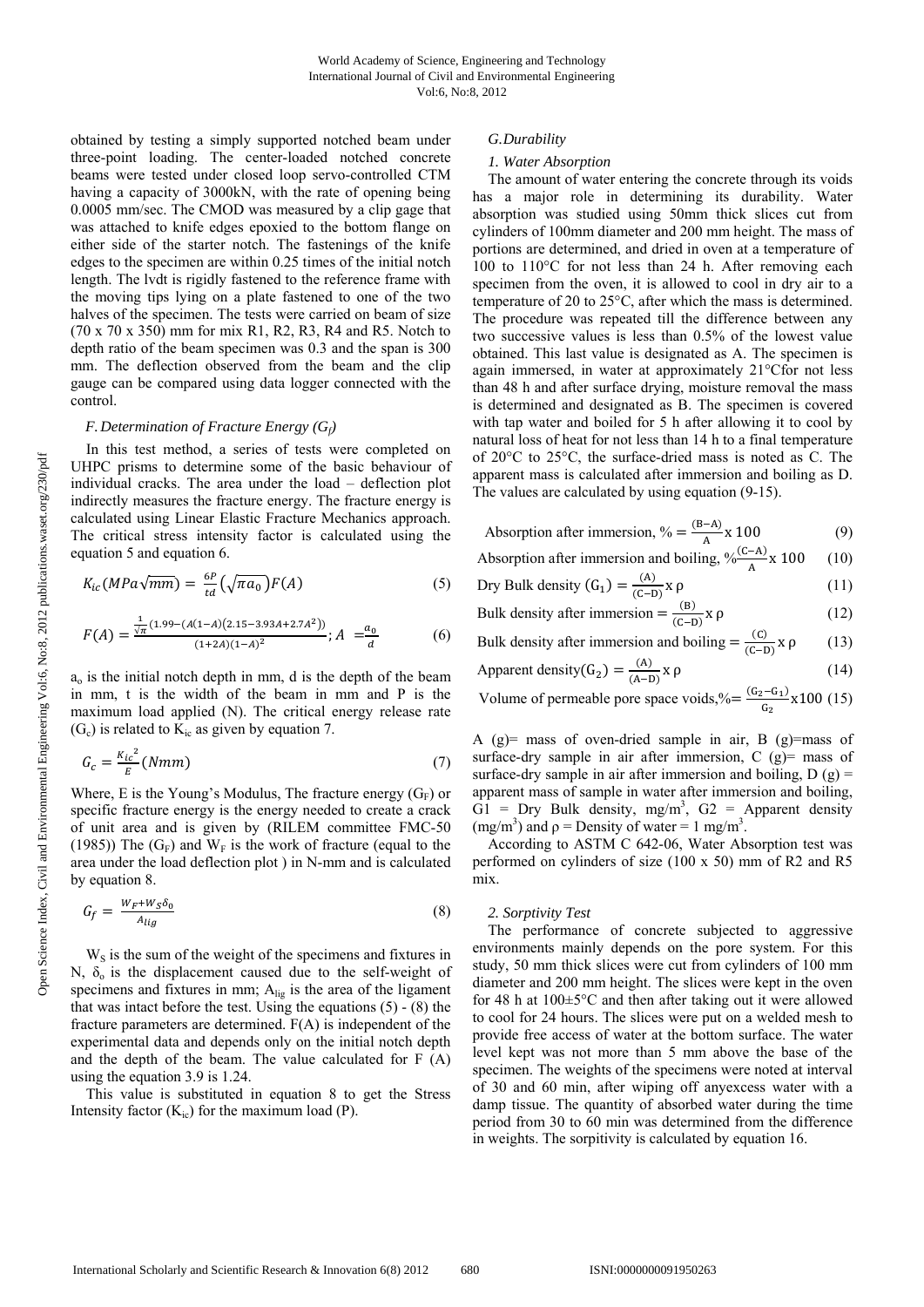$$
I = \frac{m_t}{a \, x \, d}.\tag{16}
$$

where, I = sorptivity in mm (min)<sup> $1/2$ </sup>; t = elapsed time, min; m<sub>t</sub> = the change in specimen mass in grams, at the time t;  $\Delta W =$ weight after 60 min - weight after 30 min (increase in weight, g); a = exposed area of specimen through which water penetrates,  $mm^2$ ; and  $d =$  density of water,  $g/mm^3$ .

This test was performed on cylinders of (100 x 50) mm dimension UHPC mixes R2 and R5.

#### *3. Rapid chloride permeability test (RCPT)*

This test has been developed as a quick test to measure the rate of transport of Chloride ions in concrete. Corrosion is mainly caused by the ingress of chloride ion into concrete annulling the original passivity. According to ASTM C 1202- 12, this test method consists of monitoring the amount of electrical current passed through 50-mm thick slice of 100 mm nominal diameter cores or cylinders during a 6-h period. A potential difference of 60V DC was maintained across the ends of the specimen, one of which was immersed in a sodium chloride solution, the other in a sodium hydroxide solution. In order to calculate the RCPT value of UHPC, 50 mm specimen was cut from the R2 and R5 sample. The side of the cylindrical specimen is coated with epoxy, and after the epoxy is dried, it was put in a vacuum chamber for 3 hours. The specimen was vacuum saturated for 1 hour and allowed to soak for 18 hours. It was then placed in the test device. The left-hand side  $(-)$  of the test cell was filled with a 0.5N Sodium Chloride (NaCl) solution while the right-hand side (+) of the test cell was filled with 0.3N sodium hydroxide (NaOH) solution. The readings are taken every 30 minutes and at the end of 6 hours the sample is removed from the cell and the amount of coulombs passed through the specimen was calculated. The current was recorded at 30 min interval, based on the trapezoidal rule the total charge passed is calculated by equation 17.

$$
Q = 900 (I_0 + 2J_0 + 2J_0 + \dots + I_{330} + I_{360}) \tag{17}
$$

Where  $Q =$  Charge passed (Coulombs),  $I_0 =$  Current (amperes) immediately after voltage is applied,  $I_{360}$ = Current (amperes) at 360 min after voltage is applied.The total charge passed, in coulombs, has been found to be related to the resistance of the specimen to chloride ion penetration. The procedure evaluates the permeability of the concrete.

#### V.RESULTS AND DISCUSSIONS

# *A.Curing*

By various trials conducted at the laboratory,it was found that the optimisedpotential of the mix can be obtainedby exposing the specimenstothermal regime.The curing cycle followed for the specimens in the study are as follows.The specimens after demoulding are keptin water for 3 days and then exposed to hot air curing at 200°C for the duration of 48 hours after which they were allowed to attain thermal equilibrium with the atmosphere and then kept in water till the age of 28 days.

# *B.Compressive Strength*

The compressive strength of mix (R1-R5) evaluated at 7, 14, 21 and 28 days are shown Table II. It is observed that the specimens attain 90% of the compressive strength around the age of 14 days. The mixes having same fibre volume irrespective of aspect ratio produced 25% increment in compressive strength, to that of the control mix. The results showed that the compressive strength didn't depend too much on the reinforcement index of fibre. The specimens attain 90% of the compressive strength at the age of 14 days.

#### *C.Stress – Strain behaviour of UHPC*

The difference in the stress strain response of UHPC were recorded by uniaxial loading on cylinders and tabulated in Table III.The ascending and descending portion of the stress strain response of cylinders are plotted in Fig -1. The results showed that long fibres had a better post peak to that of small fibres. Fibres of higher reinforcement index had higher peak load,elastic modulus,ultimate strain and strain ratio.

TABLE I CUBE STRENGTH EVALUATED AT 7, 14,21 AND 28 DAY FOR R1,R2,R3,R4 AND  $R<sub>5</sub>$ 

| Mix ID         | Compressive Strength $(N/mm2)$ |         |         |          |  |  |  |  |
|----------------|--------------------------------|---------|---------|----------|--|--|--|--|
|                | 7 Days                         | 14 days | 14 Days | 28 Days  |  |  |  |  |
| R5             | 104                            | 123     | 126     | 132      |  |  |  |  |
| R4             | 129.8                          | 149.7   | 156     | 164      |  |  |  |  |
| R <sub>3</sub> | 149.5                          | 167.2   | 172     | 178.7083 |  |  |  |  |
| R <sub>2</sub> | 147.2                          | 162.3   | 167.3   | 170.29   |  |  |  |  |
| R1             | 152.67                         | 168.5   | 176.4   | 180.28   |  |  |  |  |

#### *D.Split Tensile Strength*

The results of the split tensile tests carried out on the cylinders are shown in Table IV. It can be seen from theresults that there is a good amount of enhancement in the tensile strength of the concrete upon addition of steel fibers. The value increased about 200% at the fiber volume of 2.5% when compared with control mix. Small fibres showed a lesser tensile strength than long fibres. One of the major objectives of adding the steel fibers in concrete is to enhance its tensile strength. The fibers used in this study have achieved the objective.

#### *E.Flexural Strength*

Flexural strength test was carried out at the age of 28 Days. Table IV shows the result of the flexural strengthfor R1,R2, R3, R4 and R5.The flexural strength and reinforcement index of the mixes results showed a linear relationship.

#### *F.Residual Strength*

This test method evaluates the residual loads, residual strength, toughness and equivalent flexural strength ratio of fiber reinforced concrete using ASTM 1609.The span of the specimen is (L) 300mm. Load deflection curves for R1,R2, R3, R4 and R5 are given in Fig2.The Residual Strength, Toughness and Equivalent Flexural Strength Ratio are evaluated in Table V. The first-peak strength characterizes the flexural behaviourof the fiber-reinforced concrete up to the onset of cracking, while residual strengths at specified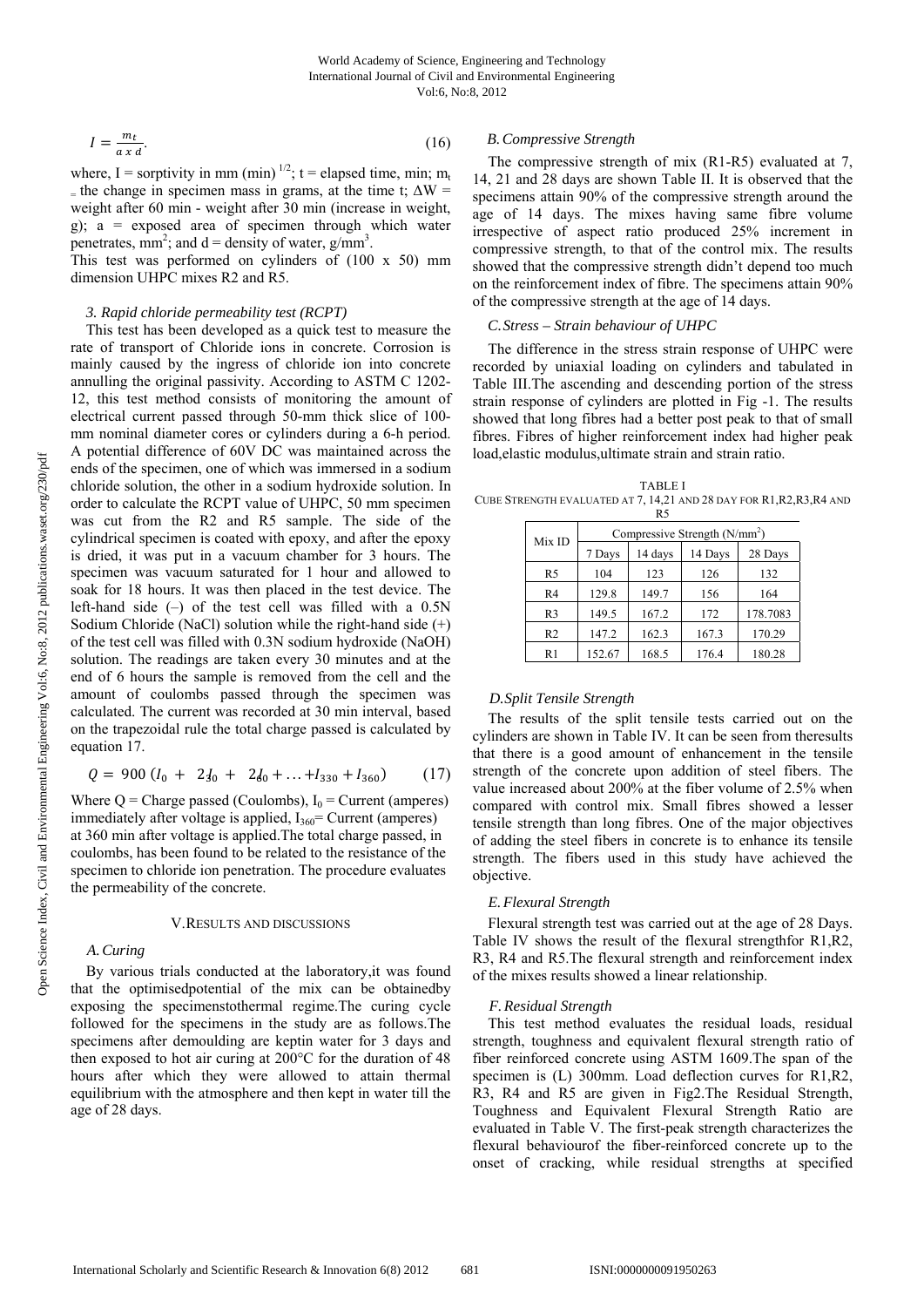deflections characterize the residual capacity after cracking. Specimen toughness is a measure of the energy absorption capacity of the test specimen. The first-peak strength, peak strength, and residual strengths determined by this test method reflect the behaviour of fiber-reinforced concrete under static flexural loading[18].

# *G.Determination Of Load-Crack Mouth Opening Displacement*

The load –CMOD of the mix (R1-R5) are arrived according to the RILEM TC 162 recommendations (RILEM 2002). The results are given in figure 3.The CMOD are measured till (3- 3.5) mm due to the limitations of the clip gauge. The higher reinforcement index mix had more flat slope. The mix with longer fibres had very higher bridging action due to which the beam has very high resistance to crack. The mix with smaller fibre had a more dropping type of curve. The control mix (R5) however had brittle failure. The results signifies that the fracture energy and toughness of the mix are in the order of R1>R2>R3>R4>R5.The results clearly signifies the increase in  $(G_F)$  and stress intensity factor is due to presence of fibres as the post peak was more flatter and more ductility is observed with increase in reinforcement index. These fracture parameters are helpful in predicting the fracture energy of the concrete mixes which in turn signifies the energy absorbing capacity of the concrete mixes which was improved due to the addition of fibres.

# *H.Fracture energy (Gf)*

Fracture parameters indicate the behaviour of concrete ductility, the higher the energy  $(G_f)$ , the higher the concrete ductility. The fibre reinforced concretes have larger fracture energies due the fiber's ability to bridge the cracks. There are several testing setups generally used to determine fracture energy: splitting, direct or flexural tests. The most common is the 3- point's flexural test on notched beams, measuring the F-CMOD curves (load force-crack mouth opening displacement) and/or the F-LPD (load force-load point displacement). The RILEM standard specifies the use of F-CMOD curves while the Japanese standard specifies that either F-CMOD or F-LPD curves can be used. The various fracture parameters are calculated in the Table VI.

# *I. Durability*

The results depicted from Table VII showed that Rapid chloride ion permeability test on UHPC with fibres provided less resistance to that of the UHPC without fibres.However the values are negligible and very low and recommended for use in nuclear containment structures.The presence of fibres induces more sorpitivity in the UHPC as shown inFig4. From the table VIII, it observed that the UHPC without fibers has more volume of voids than the UHPC with fibers. Finally, it can be concluded that UHPC has excellent corrosion resistance and highly durable.

# VI. SUMMARY

The present paper reviews the past investigations done on the UHPC. The mixing methodologyand the curing procedure have been discussed.The mechanical properties are evaluated at the age of 28 days. The cube and cylinder strength observed for mix R1, R2, R3, R4 and R5 recorded were in the range of (180 - 132) MPa and (171 -93)MPa respectively. The ultimate strength obtained from cube (10cm) were almost representative to and cylinder (100 x 150) strength.The stressstrain characteristic shows that pre peak region has linear ascending portion and strain at peak stress increases with increase in strength and reinforcement index. The post peak curve is strongly dependent on the fiber type and fiber content and it is almost as steep as ascending curve for lower fiber contents and may be more gradually sloping for the higher fiber contents.The Flexural and Split tensile strength showed a linear relationship between values at the age of 28 days and reinforcement index. The flexural and tensile strength for the mix (R1-R5) at the age of 28 days were in the range of (44-16) MPa and (23.8-11.3) MPa. Fibres with higher aspect ratio are recommended for better flexural and tensile strength. The residual strength test method shows behaviour of UHPC under static flexural loading. The results reflect that even after cracking the residual capacity is very high for both long fibres and short fibres.The durability results RCPT, Water absorption and sorpitivity clearly shows that it has very high corrosion resistance, low water absorption and good sorptivity to make is usable in all types of aggressive environments.

# ACKNOWLEDGMENT

This paper has been published under the kind permission of the Director, CSIR-SERC.

# **REFERENCES**

- [1] Association Française de Génie Civil (2002), "Interim Recommendations for Ultra High Performance Fibre-Reinforced Concretes".
- [2] S. Collepardi, L. Coppola, R. Troli and M. Collepardi, (1996) "Mechanical Properties of Modified Reactive Powder Concrete. International Conference on Superplasticizers and the Chemical Admixtures in Concrete", Rome, Italy, Farmingto Hills, ACI Publication sp- 173. pp. 1-21.
- [3] Feylessoufi.A, Crespin.M,Dion.P,Bergaya.F, VanDamme.H. and Richard.P, "Controlled Rate Thermal Treatment of Reactive Powder Concretes", Advanced Cement Based Materials, Volume 6, Issue 1, pp. 21-27.
- [4] Redaa, M.M., Shrivea, G.N. and Gillotta, E.J (1999) "Microstructural investigation of innovative UHPC", Cement and Concrete Research, Volume 29, Issue 3, pp. 323–329.
- [5] X. Qian and Z. Li. 2001. "The Relationships between Stress and Strain for High-Performance Concrete with Metakaolin''. Cement and Concrete Research Journal, Vol 31, pp1607-1611.
- [6] Jianxin Ma; JörgDietz, "Ultra High Performance Self Compacting Concrete'',LacerNo. 7, 2002.
- [7] O. Bayard and Ple, O. (2003), "Fracture mechanics of reactive powder concrete: material modelling and experimental investigations", Engineering Fracture Mechanics, Vol.70, pp. 839–851
- [8] E. Fehling; K. Bunje; T. Leutbecher 2004 "Design relevant properties of hardened Ultra High Performance Concrete". "Proceeding of the International Symposium on ultra high performance Concrete Kassel, Germany", Sep. 13-15, 2004. Pp.377-390.
- Katrin HabelEmmanuel Denari'e Eugen Br"uhwiler,2006 "Time dependent behaviour of elements combining ultra-high performance fiber reinforced concretes (UHPFRC) and reinforced concrete", Materials and Structures, Vol 39, pp:557–569
- [10] D. Redaelli and A. Muttoni, 2007"Tensile Behaviour of Reinforced Ultra-High Performance Fiber Reinforced Concrete Elements". Symposium Dubrovnik,Concrete Structures - Stimulators of Development. pp. 267-274.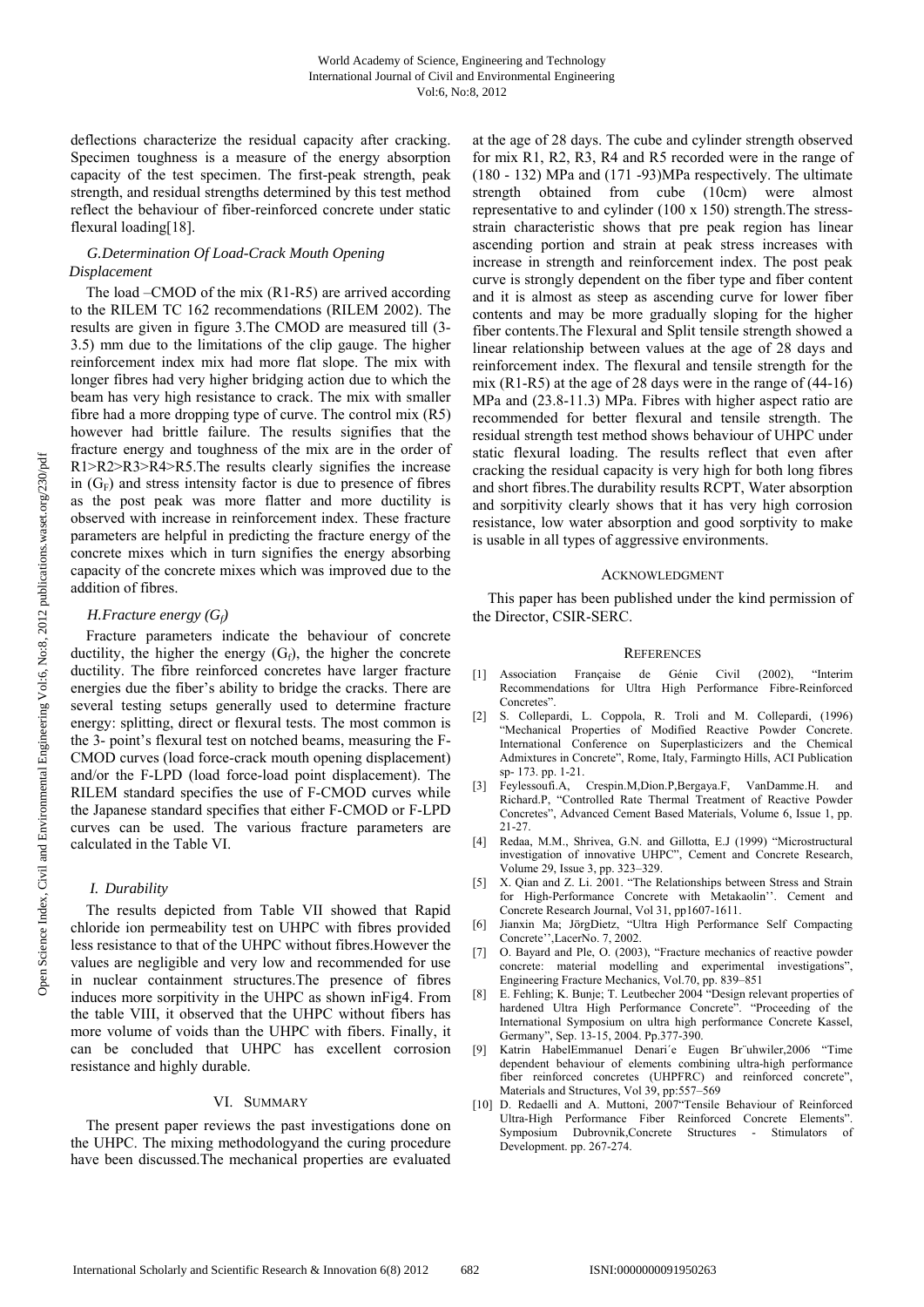- [11] Benjamin Graybeal and Marshall Davis (2008) "Cylinder or Cube: Strength Testing of 80 to 200 MPa (11.6 to 29 ksi) Ultra-High-<br>Performance Fiber-Reinforced Concrete''. Title no. 105-Performance Fiber-Reinforced Concrete'', Title no. M68,ACIMaterial Journal,2008
- [12] Victor Y. Garas, Lawrence F. Kahn, Kimberly E. Kurtis (2009) "Shortterm tensile creep and shrinkage of ultra-high performance concrete''. Cement& Concrete Composites, Vol 31, pp. 147–152
- [13] S. Shihada and M. Arafa 2010 "Effects of Silica Fume, Ultrafine and Mixing Sequences on Properties of Ultra High Performance'' Concrete Asian Journal of Materials Science 2 (3): 137-146.
- [14] I. H. Yang, C. Joh, and B. S. Kim., (2011) "Flexural strength of ultra high strength concrete beams reinforced with steel fibers'', The Twelfth East Asia-Pacific Conference on Structural Engineering and Construction. Procedia Engineering 14 (2011), 793–796.
- [15] Seung Hun Park, DongJoo Kim, Gum Sung Ryu, KyungTaekKoh (2012). "Tensile behaviour of Ultra High Performance Hybrid Fiber Reinforced Concrete ''Cement and ConcreteComposites 34(2012):pp. – 172-184
- [16] R. Deeb, A. Ghanbari, B.L. Karihaloo (2012) "Development of selfcompacting high and ultra high performance concretes with and without

Quartz,  $kg/m<sup>3</sup>$ 

steel fibres''. Cement and Concrete Composites, Volume 34, Issue 2, February 2012, Pages 185–190.

- [17] Pierre Richard, Marcel Cheyrezy 1995, scientific division Bouygues, 78061 StQuentin En Yvelines, France, Composition Of Reactive Powder Concretes, Cement and concrete research, vol.25.no.7, pp. 1501 – 1511, 1995
- [18] ASTM C 1609M-10, "Standard test method for flexural performance of fiber reinforced concrete".Richard, P. and Cheyrezy, M. H., (1994), "Reactive powder concretes with high ductility and 200–800 MPa compressive strength", ACI SP144, 24, 507–18.
- [19] Richard, P. and Cheyrezy, M. H., (1995), "Composition of reactive powder concretes", Cement & Concrete Research, 25(7), 1501-1511.
- [20] RILEM (1985). "Determination of the fracture energy of mortar and concrete by means of three-point bend tests on notched beams". Materials and Structures, 18, 99–101. Prepared by TC50-FMC.
- [21] RILEM TC 148-SSC, (2000) "Recommendations of TC 148-SSC: Strain Softening of Concrete - Test methods for compressive softening Test method for measurement of the strain-softening behaviour of concrete under uniaxial compression", Materials and Structures, Vol. 33, pp. 347- 351.

Steel Fibres

W/C ratio

| Mix<br>ID      | Cement<br>$\text{kg/m}^3$ | Silica-<br>fume,<br>kg/m <sup>3</sup>                                              |
|----------------|---------------------------|------------------------------------------------------------------------------------|
| R <sub>1</sub> | 788                       | 197                                                                                |
| R2             | 788                       | 197                                                                                |
| R <sub>3</sub> | 788                       | 197                                                                                |
| R4             | 788                       | 197                                                                                |
| R <sub>5</sub> | 788                       | 197                                                                                |
|                | S1 (Steel fibres) -13 mr  |                                                                                    |
|                |                           | <b>STRES</b><br>Mix Ty<br>Peak St<br>Elastic l<br>Strain at<br>Ultimat<br>Strain R |
| 180            |                           | T                                                                                  |
| 160            |                           |                                                                                    |
| 140            |                           |                                                                                    |

| <b>TABLE II</b>                                 |  |
|-------------------------------------------------|--|
| COMPOSITION OF INGREDIENTS (R1, R2, R3, R4, R5) |  |

Water,  $1/m<sup>3</sup>$ 

SP,  $1/m<sup>3</sup>$  Reinforcement Index

Fine aggregate

| ΙD                                                                                            | кg/ш | $k\text{g/m}^3$ | кg/ш | kg/ m | $\mathbf{v}$ $\mathbf{m}$ | 17. Ш | пиех   | <b>FIDIES</b> | ratio |  |
|-----------------------------------------------------------------------------------------------|------|-----------------|------|-------|---------------------------|-------|--------|---------------|-------|--|
| R1                                                                                            | 788  | 197             | 315  | 866.8 | 173                       | 14.77 | 2.0312 | $S1-2.5%$     | 0.22  |  |
| R <sub>2</sub>                                                                                | 788  | 197             | 315  | 866.8 | 173                       | 14.77 | 1.625  | $S1-2%$       | 0.22  |  |
| R <sub>3</sub>                                                                                | 788  | 197             | 315  | 866.8 | 173                       | 14.77 | 0.9375 | $S2 - 2.5%$   | 0.22  |  |
| R <sub>4</sub>                                                                                | 788  | 197             | 315  | 866.8 | 173                       | 14.77 | 0.75   | $S2 - 2\%$    | 0.22  |  |
| R <sub>5</sub>                                                                                | 788  | 197             | 315  | 866.8 | 173                       | 14.77 |        | Nil           | 0.22  |  |
| S1 (Steel fibres) -13 mm length 0 16mm diameter S2 (Steel fibres)-6 mm length 0 16mm diameter |      |                 |      |       |                           |       |        |               |       |  |

S1 (Steel fibres) -13 mm length, 0.16mm diameter, S2 (Steel fibres)-6 mm length, 0.16mm diameter

| STRESS STRAIN RESPONSE OF UHPC WITH DIFFERENT REINFORCEMENT INDEX |         |          |                |                |         |  |  |  |  |
|-------------------------------------------------------------------|---------|----------|----------------|----------------|---------|--|--|--|--|
| Mix Type                                                          | R 1     | R2       | R <sub>3</sub> | R <sub>4</sub> | R5      |  |  |  |  |
| Peak Stress (MPa                                                  | 171.27  | 162      | 163            | 149            | 93      |  |  |  |  |
| Elastic Modulus GPa                                               | 40      | 39       | 44             | 40             | 32      |  |  |  |  |
| Strain at peak load $\acute{\epsilon}_{p}$                        | .006258 | 0.005764 | 0.004397       | 0.004565       | 0.00275 |  |  |  |  |
| Ultimate Strainé <sub>n</sub>                                     | 0.01545 | 0.01224  | 0.0097         | 0.0090         | 0.0029  |  |  |  |  |
| Strain Ratio, $\dot{\epsilon}_0/\dot{\epsilon}_0$                 | 2.46    | 2.12     | 2.13           | 1.98           | 1.07    |  |  |  |  |

TABLE III

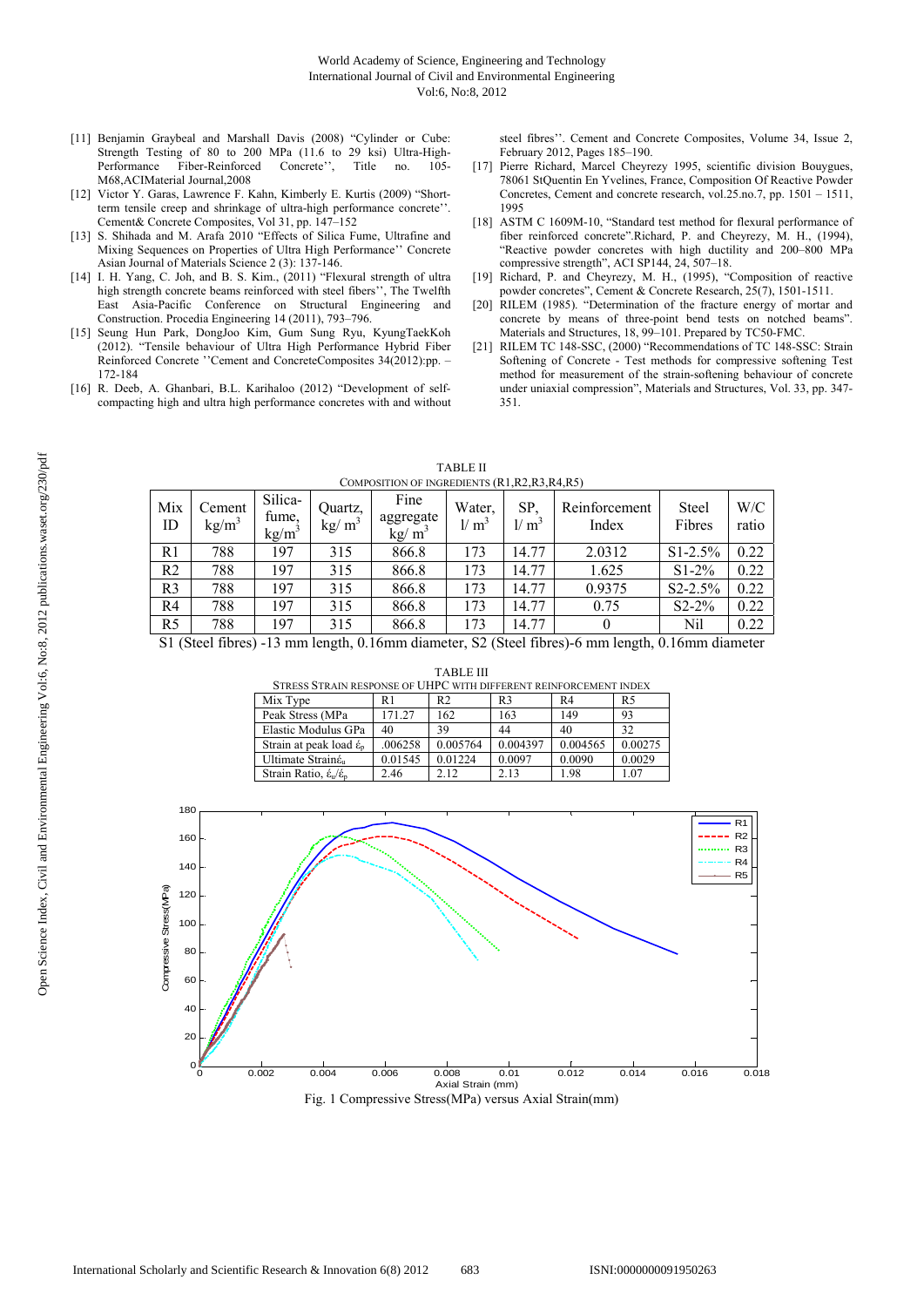## World Academy of Science, Engineering and Technology International Journal of Civil and Environmental Engineering Vol:6, No:8, 2012

TABLE IV

| TABLE IV                                                    |      |                |      |    |    |  |  |  |
|-------------------------------------------------------------|------|----------------|------|----|----|--|--|--|
| FLEXURAL STRENGTH AND SPLIT TENSILE STRENGTH OF UHPC, R1-R5 |      |                |      |    |    |  |  |  |
| Mix ID                                                      | R1   | R <sub>2</sub> | R3   | R4 | R5 |  |  |  |
| Flexural Strength( $N/mm2$ )                                | 44   | 42             | 34.7 |    | 16 |  |  |  |
| Split Tensile Strength $(N/mm^2)$                           | 23.8 | 22.6           | 202  |    |    |  |  |  |

| TABLE V<br>RESIDUAL STRENGTH, TOUGHNESS AND EQUIVALENT FLEXURAL STRENGTH RATIO |                      |                          |                           |       |       |  |                  |                                              |
|--------------------------------------------------------------------------------|----------------------|--------------------------|---------------------------|-------|-------|--|------------------|----------------------------------------------|
| Id                                                                             | P <sub>1</sub><br>N) | P <sub>D</sub> 600<br>N) | P <sub>n</sub> 150<br>(N) | (MPa) | (MPa) |  | $(MPa)$ $(N-mm)$ | $f_D 600$ $f_D 150$ $(T_D 150)$ $R_D T, 150$ |

| 1u             | (N)      | (N)      | (N)      | (MPa) | (MPa) | (MPa) | $(N-mm)$ | $n_{D}I$ , 190 |
|----------------|----------|----------|----------|-------|-------|-------|----------|----------------|
| R <sub>1</sub> | 42281.07 | 40398.84 | 29469.72 | 36.98 | 35.33 | 25.77 | 70.70    | 83.61          |
| R <sub>2</sub> | 38823.4  | 38484.83 | 26864.85 | 33.95 | 33.66 | 23.49 | 66.18    | 85.24          |
| R <sub>3</sub> | 34946.99 | 34447.38 | 22100.70 | 30.56 | 30.12 | 19.33 | 55.97    | 80.08          |
| R <sub>4</sub> | 32411.52 | 31506.32 | 21060.59 | 28.34 | 27.55 | 18.42 | 52.70    | 81.30          |



Fig. 2 Flexural Performance of Ultra High Performance Concrete (UsingBeam with Third-Point Loading)



| <b>TABLE VI</b><br>FRACTURE PARAMETERS AND FRACTURE ENERGY |                       |                       |                |                |                       |  |  |  |  |
|------------------------------------------------------------|-----------------------|-----------------------|----------------|----------------|-----------------------|--|--|--|--|
| Properties                                                 | R1                    | R <sub>2</sub>        | R <sub>3</sub> | R4             | R5                    |  |  |  |  |
| Peak load experiment $(N)$                                 | 19104                 | 15715                 | 12496          | 10295          | 4034                  |  |  |  |  |
| $K_{i c}$ MPa $\sqrt{mm}$                                  | 3.925                 | 3.22                  | 2.56           | 2.11           | .828                  |  |  |  |  |
| $G_c = K_{ic}^2/E$ (Nmm)                                   | $3.85 \times 10^{-4}$ | $2.65 \times 10^{-4}$ | $1.49x10^{-4}$ | $1.11x10^{-4}$ | $2.21 \times 10^{-5}$ |  |  |  |  |
| $W_F$ (Nmm)                                                | 59414                 | 49532                 | 29939          | 26220          | 1449                  |  |  |  |  |
| $W_S \times \delta_o(Nmm) \delta_{o(mm)}$                  | 0.0384                | 1.9531                | .02280         | 0.564          | 0.048                 |  |  |  |  |
| $G_F(N/mm)$                                                | 17.32                 | 14.44                 | 8.72           | 7.644          | .422                  |  |  |  |  |